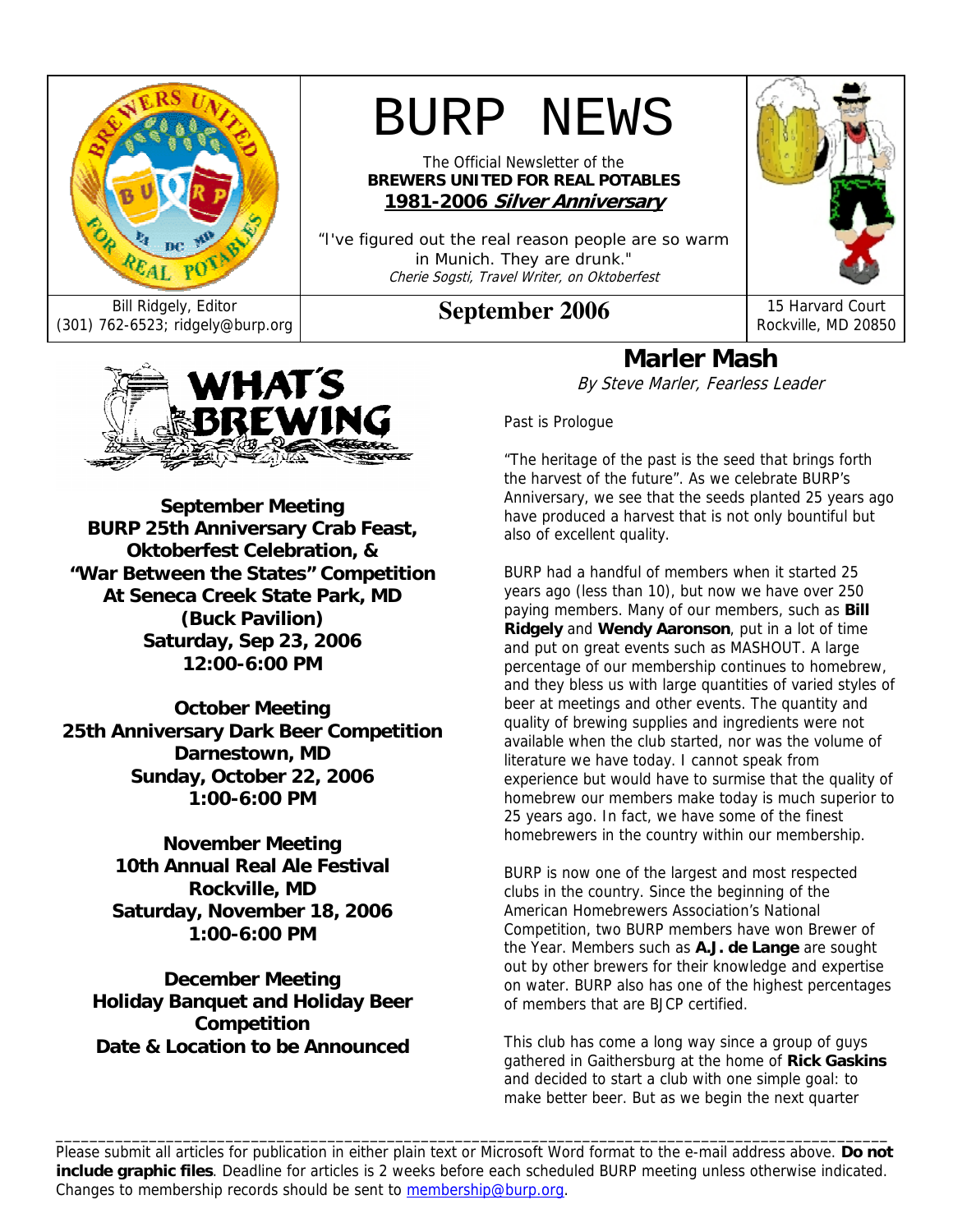century, the club membership should not think lightly about that simple goal. Today, as it was 25 year ago and as it should be into the future, the goal of BURP at its core should be to help its members brew better beer.

There are many ways that this goal can be accomplished. There are traditions from the past that should be carried on. However, there is also a need for new innovation and new traditions to be born. There is a need for members who have stood on the sidelines as well as newer members to step up and take the lead. New leaders are always needed at some time to bring fresh ideas and to invigorate an organization.

Your time is coming. BURP officer elections are just around the corner. I encourage you to consider running for an officer position or to volunteer to coordinate some events next year. For example, volunteering to coordinate Spirit of Belgian 2008. Let's start off the next 25 years with a bang, a new energy, and a rededication to the simple goal of making better beer.

A.J.P. Taylor, a British historian, once said "In my opinion, most of the great men of the past were only there for the beer." That is true of the BURP founders and will be said about the men and women of BURP today.



Deirdre Reid (L) and Andrea Falk (R) at Rock Bottom (Photo provided by Steve Marler)

# **A Tribute to Andrea Falk**

By Teresa Marler

You may have seen a DC Beer posting earlier in the summer that stated that the DC Beer world had lost a friend. The DC Beer world, including BURP, did indeed lose a very good friend when **Andrea Falk** died of cancer on July 17, 2006.

Andrea was a huge supporter of beer events, wine events and all sorts of events in the DC area. Steve first met Andrea in 1996 when he, Andrea, and **Deirdre Reid** were volunteers at a beer event at the Brickskeller sponsored by the Smithsonian. I met Andrea soon after

that sitting on a barstool in the former Blue-N-Gold in Clarendon. We got to talking and exchanged information, and when Steve and I found out Andrea's e-mail address was "beersnob", we knew we had found a friend. We told Andrea about BURP, and she became a proud BURP member in September 1996.

Andrea was involved in many beer events such as being a camp counselor at the Oldenberg Beer Camp with Deirdre. Steve and I ran into Andrea again at the 1997 Great American Beer Festival when she was pouring beer for Blue-N-Gold. It was great to be far away from home and to see a smiling, familiar face pouring a DC area beer.

Andrea was involved in **everything** that was going on in the DC area. She attended beer and wine tastings and dinners, auctions, plays, concerts, and museum exhibit openings. We also volunteered to pour together at many, many beer festivals. If there was good beer, wine, food and most of all good company, Andrea was there. As **Lynne Ragazzini** has said, Andrea was the life of the party. Whatever the occasion, Andrea was ready for it. If it was Halloween, she had a great costume. If it was a Holiday party, she was there in a festive sweater. If it was a beer festival, she was pouring, and if there was a raffle involved, she won it (she was suspiciously lucky and **always** won). She won more raffles at the Brickskeller then I could count, and she even won a trip to Germany from a raffle held at an Oktoberfest at the DC Gordon Biersch. Her enthusiasm for life and for people was infectious. I always wanted to be where Andrea would be because I knew that was where the fun was. When I couldn't be at an event that Andrea was at, I knew I had missed out on a good time.

Andrea also loved to travel, and she traveled all over the world. She went with groups or by herself. It didn't matter to her where she went or whether she went alone. She just wanted to enjoy everything the world had to offer. She also knew that even if she went on a trip alone, she wouldn't be alone for long. Andrea had a gift of adding people to her extensive group of friends wherever she went. Before Andrea died, she wrote a statement that was read at her memorial service. She asked people to carry a picture of her when they traveled so her spirit could do the thing she loved most in life which was to experience new places and people. I will take Andrea's picture with me when Steve and I travel. Although it won't be anywhere near having Andrea with me in person, I will be glad to have her spirit and love of life with me.

The DC Beer world lost a friend, BURP lost a friend, and I lost a very good friend. Andrea, here's to you - I wish I had known you for 100 years instead of only 10. L'Chaim!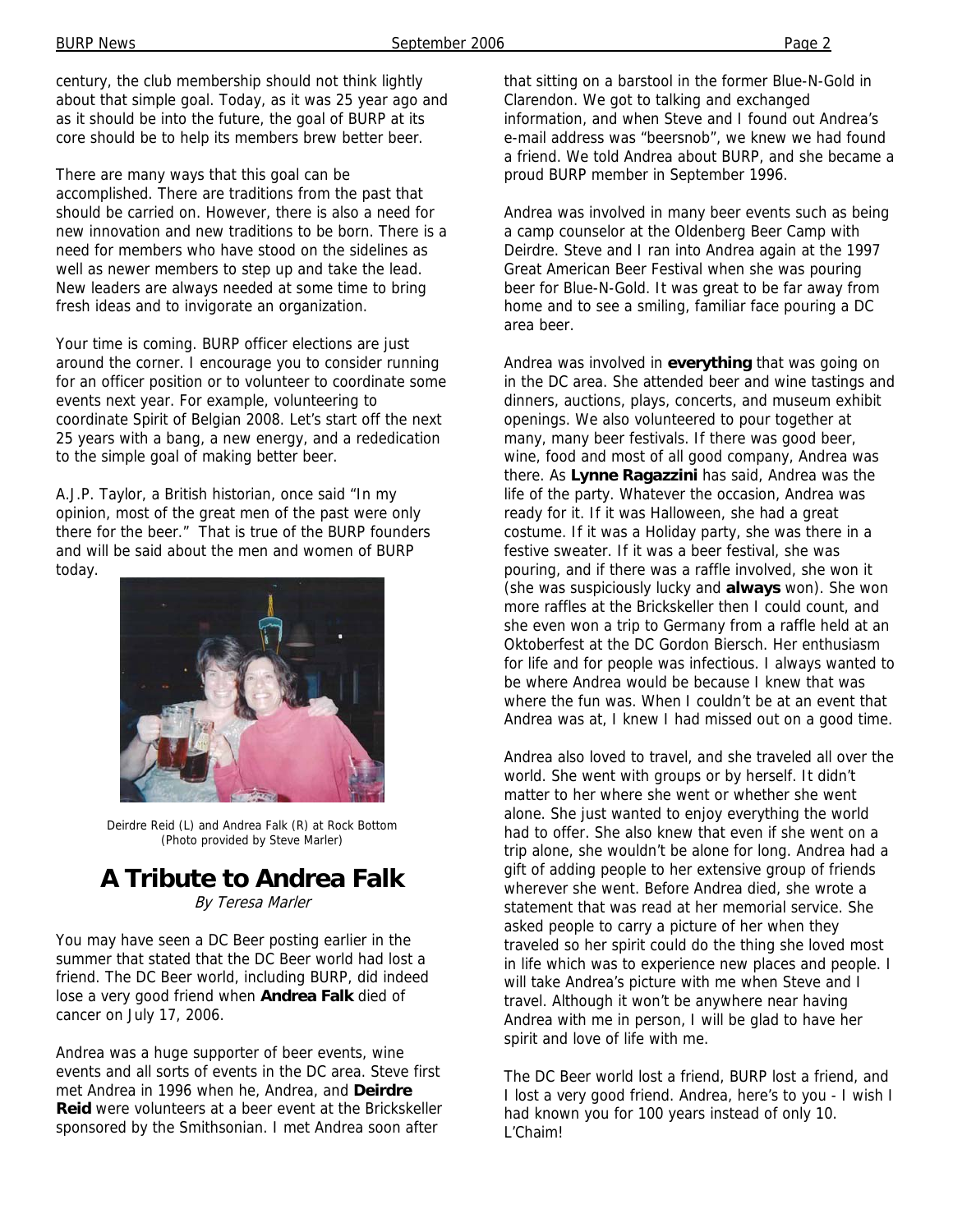

# **Brothers & Sisters in Beer**

By Jamie Langlie, Co-Minister of Culture

#### **Summer Competition Highlights**

#### **July**

The July competition category was German Wheat and  $Rye$  (Category #15) with subcategories (A) Weizen/Weissbier, (B) Dunkelweizen, (C) Weizenbock, and (D) Roggenbier [German Rye]. Thanks to **Alison Skeel** for running the competition. The winners (all Weizens) were:

1st – **Lee Swimm** 2nd – **A.J. DeLange** 3rd – **Ty Ming & Jack Mowbray**

Many thanks to the judges - **Joe Gherlone, Mike McGuire, Wendy Aaronson, & Andy Anderson**.

#### **August/MASHOUT**

The MASHOUT competition was for Category 6, Light Hybrids, with subcategories (A) Cream Ale, (B) Blonde Ale, (C) Kolsch, (D) American Wheat or Rye. Thanks to **Andy Anderson** for running the competition. Results were:

1st – **Jim Kelly** (Star City Brewers Guild) – Cream Ale 2nd – **Alan Hew** (BURP) – American Rye 3rd – **Brian Dueweke** (BURP) - Kolsch

#### **September – The BURP "Civil War" Competition**

The annual **"BURP Civil War"** contest, a friendly joust between our Virginia and Maryland brewers to claim the coveted "BURP Civil War" trophy, will be held at the September meeting. The competition rules were posted in the last (Jul-Aug) newsletter, but there has been some debate about packaging since the "kegs only" rule from last year was inadvertently left out. Therefore, entries will be accepted this year in either kegs or bottles (3 bottles required). All German beer styles are being accepted this year (see the full list published in the last newsletter).

The competition will take place at 12:00. Entries will be accepted from 11:00 to 11:30. If you can not make it to the meeting or can not be there by 11:30, please make arrangements with **Steve Marler** (for VA residents) or **Mel Thompson** (for MD residents) to have your entry brought to the site (Contact info can be found in the officers box at the end of the newsletter). For questions or other concerns, please contact **Jamie Langlie** at 301-801-1675.

#### **October - 25th Anniversary Dark Beer Competition**

This competition honors the first BURP homebrew competition held in April 1983. While the style of that competition was "high gravity ale", the winning beer was a stout, and BURP has held a stout competition each year since then. The annual stout competition is now held in March, so this special anniversary competition will be open to all dark beer styles. Basic guidance is that entries must be in style categories that are rated at **greater than 20 SRM**. Please see the Jul-Aug newsletter for the full list of possible styles that meet the criteria.

#### **November – 10<sup>th</sup> Annual Real Ale Competition**

Now is the time to start planning your real ales for the annual competition to be held on Nov 17. The BURP Real Ale webpage has all of the info you will need to get started (http://burp.burp.org/Default.aspx?tabid=390).

### **Important Meeting Information**

The following is important information that you will need to know before you leave for the meeting on the 23<sup>rd</sup>

**Meeting Time**: The meeting will start at 12:00 instead of 1:00. We need to vacate the park at dusk. Crabs will be served around 1:00 pm. The raffle will hopefully be held around 3:00.

**Park Service Charge**: When you enter the park at the gate, cars with Maryland tags will have to pay a \$2 per person service charge. Vehicles from all other states will have to pay \$3 per person.

**Food**: Although the club will be providing crabs for this meeting, all attendees are expected to follow the regular meeting rules of bringing more food that you can eat. Not everyone eats crabs. Please be mindful that we have a limited supply of crabs so do not be greedy. Please bring crab eating utensils and equipment if you have them.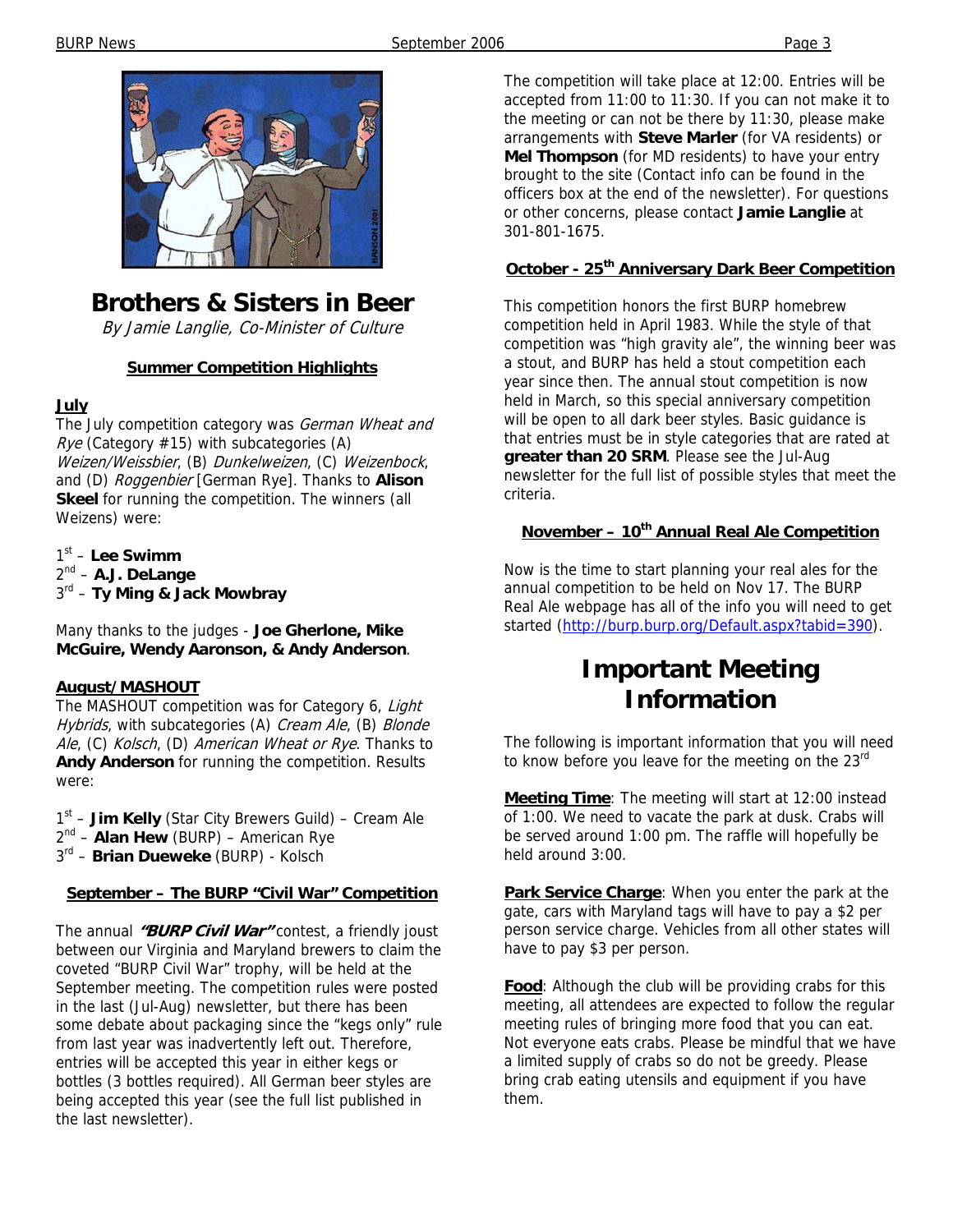**Beer**: Please bring plenty of beer to share. This is our anniversary celebration after all. Kegs are encouraged. If you are bringing a jockey box or similar dispensing device, please bring some kind of table to put it on.

**Guests**: This is our anniversary celebration and is for the members of BURP. We have a limited supply of crabs. We have invited many original members to join us. Other guests should be limited to only those who truly have an interest in joining the club.

**Trash**: There is no trash pickup at the park. Please put all trash in trash bags that will be provided. We will need people to carry trash out of the park and dispose of it. If you have a truck, please bring it.

**Recreation**: There is space around the Pavilion for recreational activities (Frisbee, volleyball etc.). If you are so inclined, please bring recreational equipment.

**Dress**: This is our annual Oktoberfest Celebration. Dress in appropriate fest clothes if you have them.

**Decorations**: If you have Oktoberfest themed decorations, please bring them so we can dress up the pavilion. Let **Steve Marler** know what you have.

**Further Info**: Can be found at the park website http://www.dnr.state.md.us/publiclands/central/seneca. html



### **ENLIGHTENMENT CORNER**

**From the Literature -** By Wendy Aaronson, Co-Minister of Enlightenment

Your esteemed newsletter editor, Johnny Inkslinger, is ragging on me again to write an article, so I found some interesting information in peer-reviewed journals. It will certainly stimulate conversation at the next meeting.

Researchers in Japan have found a correlation between the drinkability of beer and the frequency of urination. The urination rate was highest in individuals who drank fresh beer compared with individuals who drank 5 month old beer. The volunteers gave lower taste and evaluation scores for the 5-month old beer and

surprisingly, when unpleasant taste and flavor substances were added to fresh beer, the urination rate decreased. These studies were a continuation of an earlier study in which they found that the volume of beer consumed affected the degree of stomach fullness and the degree of tastiness and desire to drink. With increasing volume drunk, the degree of tastiness and desire to drink were lowered, and the degree of stomach fullness was raised. Beer giving the lowest degree of stomach fullness was appraised to be tasty and highly drinkable. (Nagao Y. et. al. "Reduced urination rate while drinking beer with an unpleasant taste and offflavor." Biosci Biotechnol Biochem 1999 Mar;63(3):468-73). What is the practical implication for all of this? A line at the bathroom during a BURP meeting is a good thing!

The study results reported by R.M. Peron and G.L. Allen in the J. of Gen Psychology 1988 Oct; 115(4): 403-18 are especially pertinent to the novice beer drinker. They divided inexperienced beer-drinkers who could not pass a beer-flavor discrimination test into 4 groups: a taste group, which received additional perceptual experience with beer flavors; a verbal group, which received instruction in beer flavor terminology; a taste/verbal group, which received both additional experience and instruction; and a control group. Before and after training, all subjects participated in a similarity rating task involving beer flavors and flavor-related adjectives. They found that receiving the taste experience improved the ability to detect beer flavors more than the receiving instruction in beer flavor terminology. The lesson learned is that anyone can be trained to discriminate beer flavors by tasting beer with BJCP judges and others who are knowledgeable about flavors. When tasting beer at a BURP meeting, talk about it and pick up the terminology. Most importantly, if you want to move beyond being a novice, sign up for the BJCP exam preparation class. The class will begin soon. Please see details in the BJCP Exam Preparation Class Update.

#### **BJCP Exam Preparation Class and BJCP Exam**

**Update -** By Wendy Aaronson and Tom Cannon, Co-Ministers of Enlightenment

The **BJCP Exam Preparation class** is now forming! This class is intended to support individuals who want to take the BJCP exam. It has a 100% success rate with regard to getting a passing BJCP exam score. The class will be held weekly on Thursdays beginning on October 19. It will be from 7:30-9:30 pm and last for 6 weeks ending on November 30. The location will alternate between Maryland and Virginia. Classes will cover the BJCP, beer styles, beer ingredients, recipe formulation and brewing techniques. There will be a small charge to take the class to cover expenses, primarily the purchase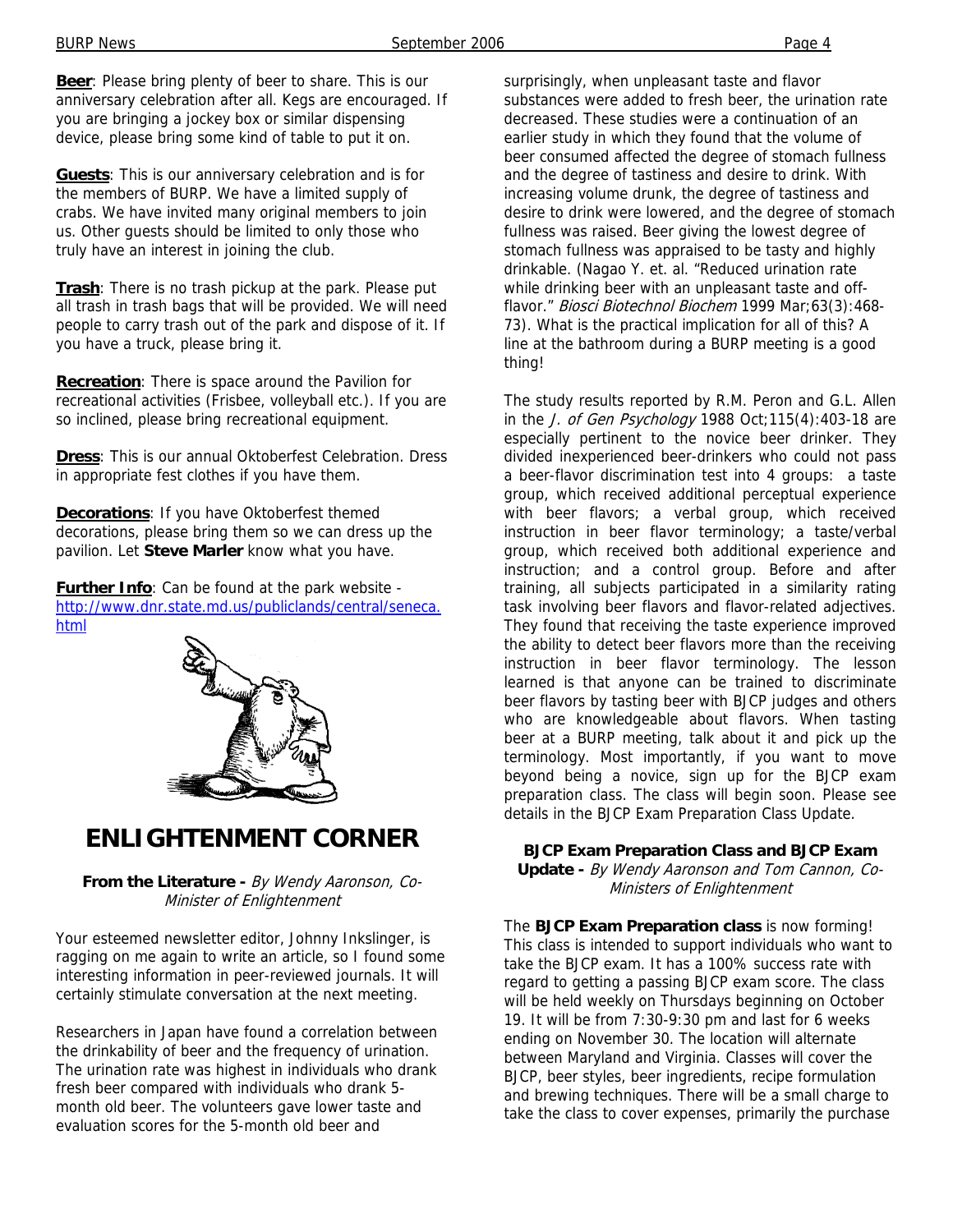of beer. The estimated cost is \$40-\$75 depending on the number of people who register for the class.

We have a list of people who have stated interest in taking the exam prep class and we will contact you if you are on the list. If you do not receive a message and want to take the prep class, please contact one of your Ministers of Enlightenment (Wendy or Tom) no later than September 27.

The **BJCP exam** will be scheduled at the end of January 2007, in time to get your BJCP credentials for SOFB 2007. BURP is committed to the BJCP program, and to show this support, BURP will subsidize the cost of the exam to BURP members. To take advantage of this, you will be asked to pay the exam fee up front. BURP will reimburse you after you take the exam. The exam is a challenge, but it's also a lot of fun (at least the party after the exam will be!), so please consider taking it. It can never hurt to learn more about beer!



**MASHOUT 2006 Report**

By Ben Schwalb & Bill Ridgely

The 2006 MASHOUT featured all the great things we have come to expect: beer, food, camaraderie, the great outdoors, music, and fun. A few worker bees showed up as early as Wednesday, and by Thursday night, it seemed half of the registered crowd had already arrived.

The registration tent featured Brewers Alley Oatmeal Stout and Dogfish Head Shelter Pale Ale - a great way to start off the weekend. Thanks go out to the many folks who volunteered to work shifts.

On Friday afternoon, DuClaw head brewer **Jim Wagner** tapped a firkin of "Old Flame", a nice, malty, woody Old Ale (which had been aged in a bourbon cask).

There were a few outstanding homebrews. **Art Lydick** of CRABS had a wonderful peach ale made with unripe peaches from a tree on his farm. BURPers **Dave & Becky Pyle** brought two forms of their highly acetic gueuze: straight, and blended with orange juice (a concoction they called "gueuzemosa").

Keg Row featured the usual plethora of commercial and homebrewed beers, some of which were gone by Friday night. Commercial beers (in addition to those named above) came from Brewer's Art, Clipper City, Fordham, Franklin's, Gordon Biersch, Growler's, Mountain State, Victory, and Wharf Rat. More than half of the homebrews came from CRABS. There was also lots of homebrew liberally distributed throughout the field. There were even several beer engines set up at the **Alan Hew & Jude Wang** camp.

The Friday night live music this year was provided by the group "Radio Mosaic". The band, composed largely of members of the former national touring band New Potato Caboose, played a great mix of cover tunes (including a lot of Grateful Dead numbers) and originals. Many people felt that the show was one of the best ever at MASHOUT.

On Saturday, folks went biking, swimming and hiking, played volleyball, and enjoyed fellowship with other beer lovers. The weather was perfect. **Jim Kelly** of the Star City Brewers Guild won the MASHOUT homebrew competition with his Cream Ale. In the afternoon, CRABS held their annual Big Beer Tasting, which featured more than a dozen micros, Belgians and homebrews, including one member's dark Belgian ale that was selected as a finalist in last winter's Samuel Adams world homebrew contest. Many of the beers were paired with foods.

Musical jam sessions sprang up at various places around the campground with participants changing regularly. Standouts included **Chuck "Pops" Popenoe** on the fiddle and ukulele, his son **Charles** on guitar, and CRABS President **Joel Gallihue** on bass.

The Saturday night feast was as big as ever, with BBQ pork, corn, baked potatoes, and tomatoes as well as shrimp, pasta, brownies, cookies, and other succulent foodstuffs provided by those attending. After dinner, winners of both the homebrew competition and the pub quiz competition were announced, and prizes donated by **Chris Mattes** of Maryland Homebrew (also a member of the CRABS Club) were given out. A birthday card signed by many MASHOUT attendees was presented to **Pops Popenoe**, and everyone gave their best wishes to **Bob & Kathleen Warriner**, who were celebrating their  $5<sup>th</sup>$  anniversary on the mountain (They remain the only couple ever to have gotten married at MASHOUT).

Sunday brought more great weather. BURP provided, as usual, an assortment of breakfast foods: pancakes, juice, bacon, fruit, and other stuff. There was a bottle of Cantillon Gueuze, too.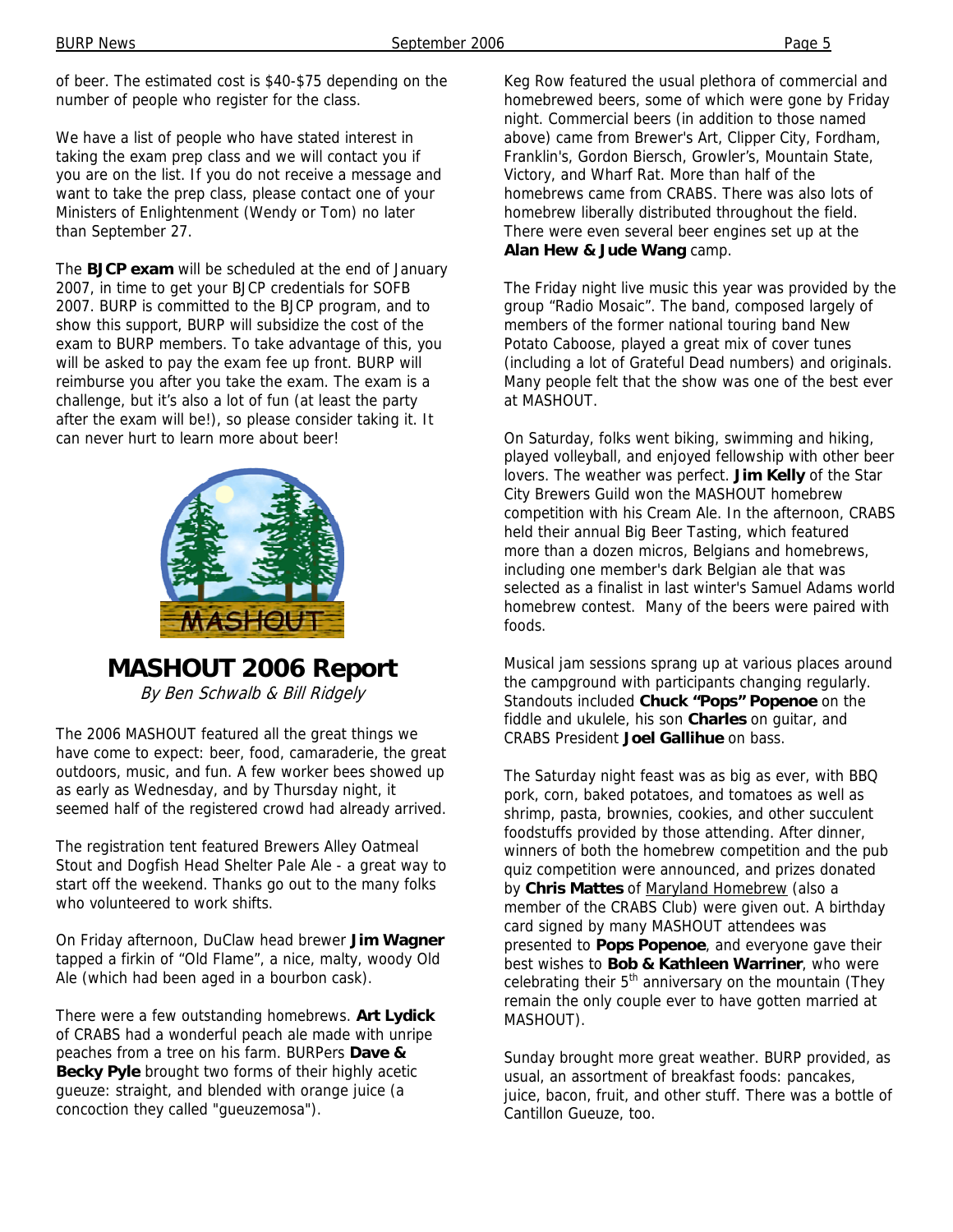We packed up and left, bringing another MASHOUT to an all-too-quick end. The weather had been possibly the best it's ever been for this event. MASHOUT has steadily gained in popularity over the years, and rightly so. Next year will mark the 20th anniversary, and you can bet there'll be some special surprises in store!

# **MASHOUT 2006 Thank Yous**

By Bill Ridgely, MASHOUT Coordinator

The 19th annual MASHOUT held on Popenoe Mountain was another resounding success thanks to the hard work of many people. We had a near sellout crowd of just under 200 homebrewers, family, and friends registered from all over the mid-Atlantic region. Except for a brief 10-minute shower on Saturday evening, the weather was great this year, not too hot and with cool, pleasant evenings.

I'd like to recognize all of the folks who contributed significant time and effort to the event:

\* First and foremost, **Chuck and Helen Popenoe** for allowing us to take over their wonderful mountaintop property for the weekend (and Chuck in particular for coordinating preparation of the field and facilitating delivery of port o' pots).

\* The "BBQ Crew" under the able leadership of BURP's own **Rick Garvin.** So many people helped Rick out in this effort that it's impossible to name them all, but I'd like to single out **Bob Cooke** for preparing rub for the meat as well as Rick and **Jim & Linda Rorick** for preparing BBQ sauces. Also, I believe **Andy Anderson**  used the grill for a pillow much of Friday night. Finally, kudos to all who helped pull and prepare the meat for serving on Saturday afternoon.

\* **Bob and Kathleen Warriner** for once again coordinating the MASHOUT Check-In Table. Congrats to both on reaching their 5<sup>th</sup> wedding anniversary, a major matrimonial milestone. And thanks also to all those who volunteered their time to man the check-in table over the weekend.

\* **Rod Rydlun, Mike Horkan, & Alan Hew** for coordinating commercial sponsors for this year's event. There was an abundance of tasty beers for the thirsty crowd, and a fair number of brewers showed up as well. See the full list of sponsors on the **MASHOUT Sponsors** Website. Thanks also to those who picked up donated kegs, including **Alan, Bill Heinrich, Don Kaliher, Paul Langlie,** & **Sharon O'Rourke**.

\* While on the subject of commercial sponsors, I'd like to especially thank **Jim Wagner** of DuClaw Brewing Co for contributing not only an abundance of fine DuClaw products but continuing his "Firkin Friday" tradition. The bourbon-barrel aged old ale was wonderful stuff! Special thanks also to **Jim Busch** for contributing both a keg of

Victory Prima Pils as well as several kegs of his own homebrew.

\* Culture Minister **Jamie Langlie** for coordinating the annual homebrew competition and **Andy Anderson** for running the competition in Jamie's absence (something about a new grandchild).

\* **Bob Cooke** again for making two kegs of nonalcoholic soda for the event.

\* **Jamie Langlie & Mac McEwen** for their "2nd Annual Popenoe Mountain Pub Quiz". A fun time was had by all answering some whimsical and, in many cases, difficult questions.

\* **Chris Mattes** of Maryland Homebrew for contributing prizes to both the homebrew competition and the pub quiz.

\* My lovely and talented partner **Wendy Aaronson** for coordinating both the Saturday dinner and the Sunday breakfast.

\* **Gordon Goeke** for organizing and leading the Saturday bike ride along the C&O Canal.

\* Finally, thanks go out to the entire CRABS homebrew club for contributing a huge number of kegs of homebrew to "keg row". These folks are always a major presence at MASHOUT, and their many contributions to the event (including the annual "big beer tasting" on Saturday afternoon) are greatly appreciated.

I'm sure I've left some people out here, so please accept my apologies if you are one of them. So many people help with this event that it's hard to keep track of everyone. A general "thank you" goes out to all of those who helped set up and take down the facilities and helped with food prep on Sat evening and Sun morning.

Finally, thanks to all who served on the MASHOUT Planning Committee and had to put up with my often rambling and frantic e-mails.

Can't wait for the  $20<sup>th</sup>$  annual MASHOUT next year. We're already planning some big events to mark the occasion. Be sure to put it on your August 2007 calendar.

? ? ? ? ? ? ? ?

## **RYDler**

Q. What is the meaning of the German word "fingahackln"?

### ? ? ? ? ? ? ? ?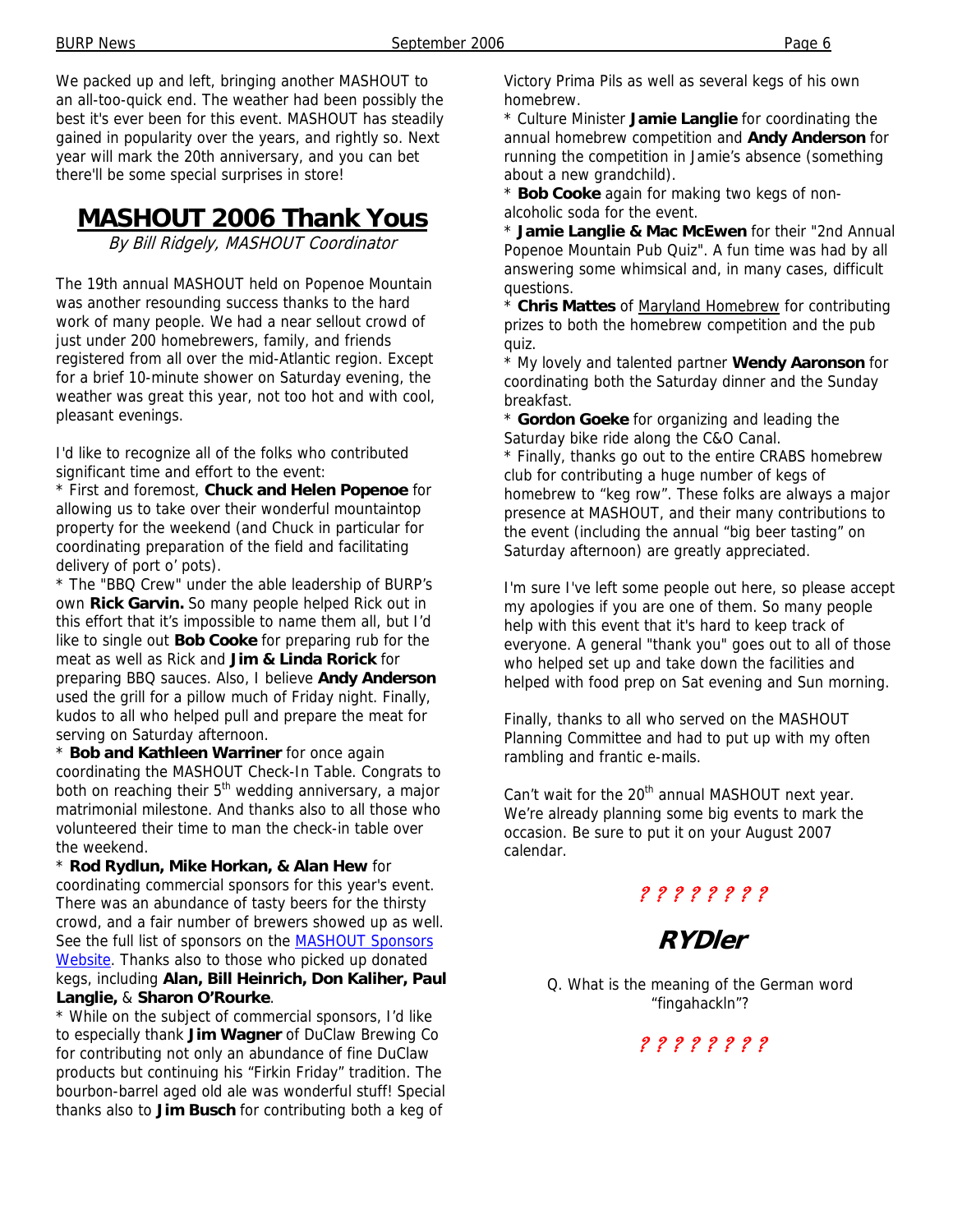

#### **Tasty Travels in Pittsburgh**  By Oft-Pittsburgh-Travelers Bill Newman & Calvin **Perilloux**

Ain't it great when a brewery gets it right?

Scott Smith and East End Brewing Company's recipe for a truly BURP kind of brewery looks like this: Take a healthy dose of consistently well-made beers; add a commitment to session (lower gravity) beers; cover with an emphasis on sustainability; and top off with support for bicyclists. Mix well and enjoy regularly!

If you are planning a trip to Pittsburgh, you probably already know to visit the Church Brew Works to see the beautiful décor and the juxtaposition of church-andbrewery. Or you'll make your way to the classic Germanstyle Penn Brewery on the Northside for their delicious Penn Dark, gleaming copper kettles, relaxing beer garden, or hard-to-find kellerpils. But instead, as if you need an excuse to "skip church", just head straight to a great taphouse and order an East End Brewing beer.

No, they don't have a brewpub, so you'll have to work a bit harder to find a pint of **Pedal Pale Ale**. You could start at the Sharp Edge Beer Emporium, which usually features one of East End Brewing's session ales on the beer engine: "A limited availability series of small batch, lighter bodied, easy drinking ales with gentle malt character, mild hop bitterness, and lower alcohol levels to permit a long drinking session". They also rotate another East End Brewing tap between the **Blackstrap Stout** and **Big Hop IPA**. Or just visit East End's website to find a nearby tavern in which you could sample their well-balanced Belgian White-styled **East End Witte**.

Scott is a one-man band: he assembled the brewery himself, including fermenters from the now-defunct Foundry Brewery. He designed all the recipes, brews the beers AND does all of the sales and marketing. Now he has some distribution help (hauling all those kegs around was a good way to drum up support but hard to juggle with the brewery demands), and he has turned his energies to preaching the good word about bicycling, sustainability, and good beer.

For those who are near Pittsburgh's university area, Pittsburgh local **Nick Thompson** offers a growler delivery service of East End's beers via — bicycle! Given the state laws, he can't charge for delivery or any more than the original cost of the beer, but he's teaming with Scott to promote beer and biking in tandem.

You can visit the brewery to get your growler filled on Saturdays between 2 and 4 PM and taste all the available beers. While you're there, ask Scott about sustainability and our environment, compare biking stories, and maybe even get a tour of the brewery.

Support your local brewery, even if it is in Pittsburgh! East End Brewing is well worth it.

Pittsburgh Beer Resources:

http://eastendbrewing.com/ http://www.pennbrew.com/ http://www.churchbrew.com/ http://beermapping.com/maps/pittsburghbeer.html http://www.sharpedgebeer.com/



# **Wanderings**

By Craig Somers, Cyclemeister

#### **Upcoming 2006 Trips Oct 15 - Sligo Creek to Franklin's**

As it turned out, **Gordon Goeke** couldn't get enough time off from work to be able to bike to MASHOUT. So instead of cycling up the C&O Canal by myself, I stayed on in Florida to assist my elderly father. Hope everyone had a terrific time at MASHOUT and wish I had been there to enjoy it with you. As you read this, I am savoring some of the finest beers in the world at their source during my month-long European journey.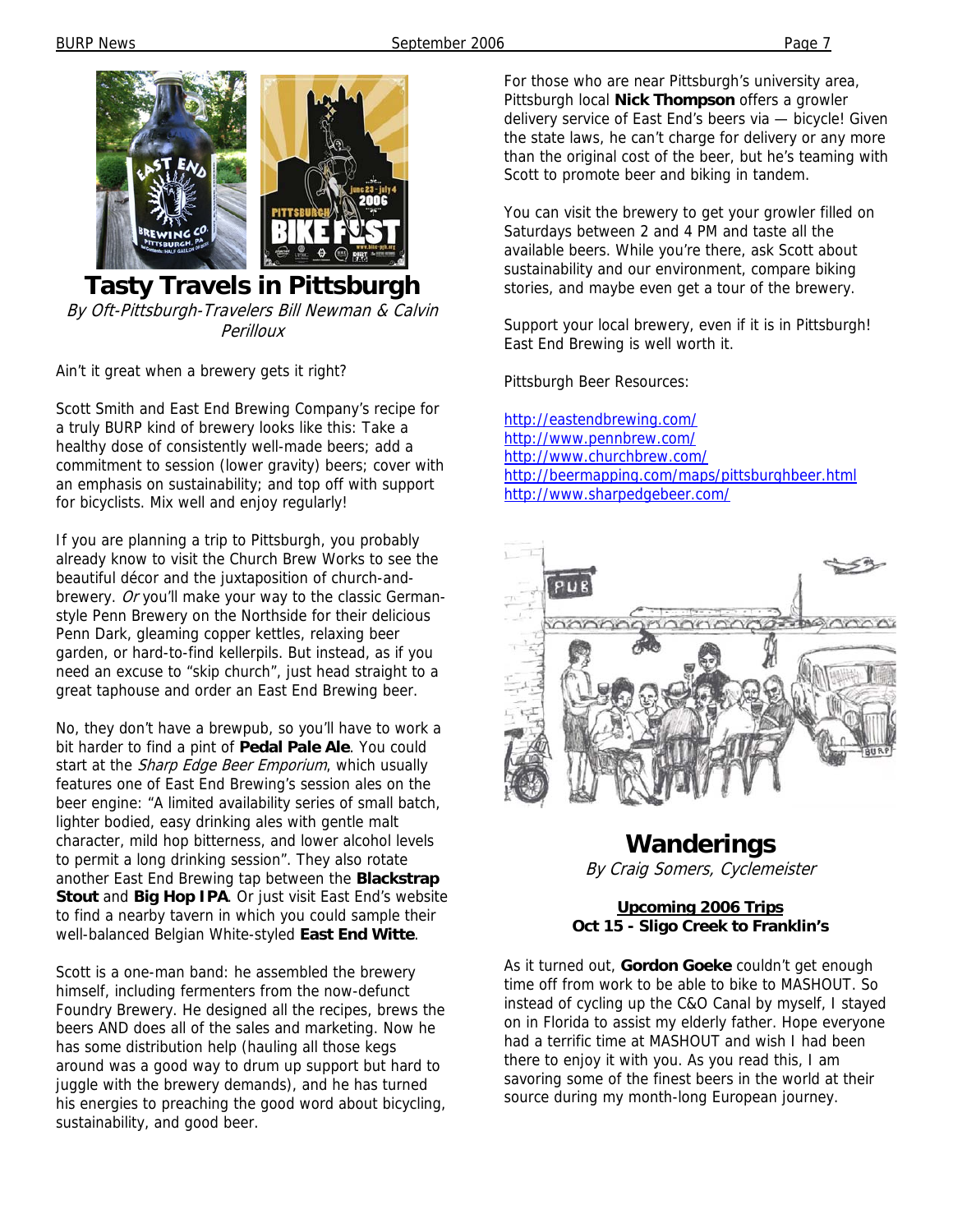**Oct 15** Franklin's unfiltered full-flavored ales make us imagine it is 1806 in a tavern that stood here in Hyattsville by the old stage coach route to Baltimore. The general store that is attached to the brewpub confirms that this is small town America. We depart promptly at 11:00am from Forest Glen Metro Station for a 15-mile downhill grade along the Sligo Creek Trail which brings us to Franklin's about 12:30pm. After leaving Franklin's, some may choose to board the subway in Hyattsville, and others will be pedaling up the Sligo Creek Trail back to Forest Glen Metro Station. Directions to Forest Glen Metro Station: From the Beltway, exit north on Georgia Ave. and go one block making a left turn onto Forest Glen Rd. at the traffic light. Parking is available at the Metro station on your right. Contacts: **Craig Somers** (301-423-0380) craigsbike@burp.org or **Gordon Goeke** (301-564-3180) GoekeGA@state.gov

### **The Origins of BURP – The First Meetings**  By Bill Ridgely

It has generally been accepted that the first meeting of what was to become the BURP club was held at the home of **Dan McCoubrey** in Wheaton, MD on Sep 27, 1981. Dan had sent a letter to as many homebrewers in the Baltimore-Frederick-DC triangle as he could locate. Assistance in this effort was provided by the AHA, which kindly provided Dan with the names and addresses of all of its area members. Here is the text of Dan's letter, postmarked on 5 Sep:

#### Dear Friend of Homebrew,

On Monday, Aug 24, eight homebrewers met at the home of Rick Gaskins in Gaithersburg. At that time, it was determined we should form an organization made up of homebrewers and homebrew patrons from the Washington-Baltimore area.

Four officers were chosen, to hold office until a general election at the beginning of 1982. They included George Burgess, treasurer, who then left for Europe with our petty cash (he'll be back); Dan McCoubrey, secretary; Kevin Giblin, membership, and Tom Rusnack, activities.

It was agreed that the purpose of the organization should be to compare and trade recipes and homebrews; to promote homebrew, and to celebrate our successes in brewing with occasional parties.

We agreed to meet once a month, at McCoubrey's home in Wheaton.

The first meeting of the formal organization (as yet unnamed, which is to be the first order of business of the meeting) will be held on Sunday, Sept 27 in conjunction with a homebrew and crab feast at the McCoubrey house (12301 Dalewood Drive, Wheaton, MD, 20902). The party will commence at 1:00 p.m. and go as long as the beer and crabs hold out. A meeting of members and prospective members will be held beginning at 12:30. Likely the only pressing business at that time will be the naming of the organization, discussion on whether or not to align with the American Homebrewers' Association, and selecting a date for the next meeting.

You and yours are cordially invited to the crabfeast and requested to show up in time for the meeting if you have any interest in the organization (Beer will be served at the meeting; Crabs come later). RSVP (301) 949-5783.

Enclosed are a map to the party and an informational sheet to be filled out and returned to me at the above address or at the party.

#### Dan McCoubrey

Notable in the letter is the first paragraph, which shows that while the club was named and formalized at the Sep meeting, it wasn't the first time the group of homebrewers that eventually became BURP had met. Not only had a meeting already been held in Aug, but a slate of officers had also been elected.

As it turns out, even this meeting was not the first for the group. In the BURP archives, I recently located a brief article from the Frederick Post dated Jul 30, 1981. The full text of the article, which I believe documents the first meeting of what would eventually become BURP, is reproduced below:

#### **Homebrewers Organize, Plan Activities**

The first organized meeting of homebrewers in the Baltimore-Washington-Frederick area was held July 23, in Gaithersburg at the home of Rick Gaskins. The group is planning to sponsor such events as: tasting and rating homebrew and commercial beers, demonstrations and classes, pub crawls, brewery tours, mass buying, and bottle and equipment trading events. Other plans are to organize a club and become associated with the American Homebrewers Association and educate the public about the new homebrewing movement throughout the country.

The host provided a large selection of snacks while each attendee provided beverages to be shared by the group. George Burgess of Potomac had his homebrew (a stout)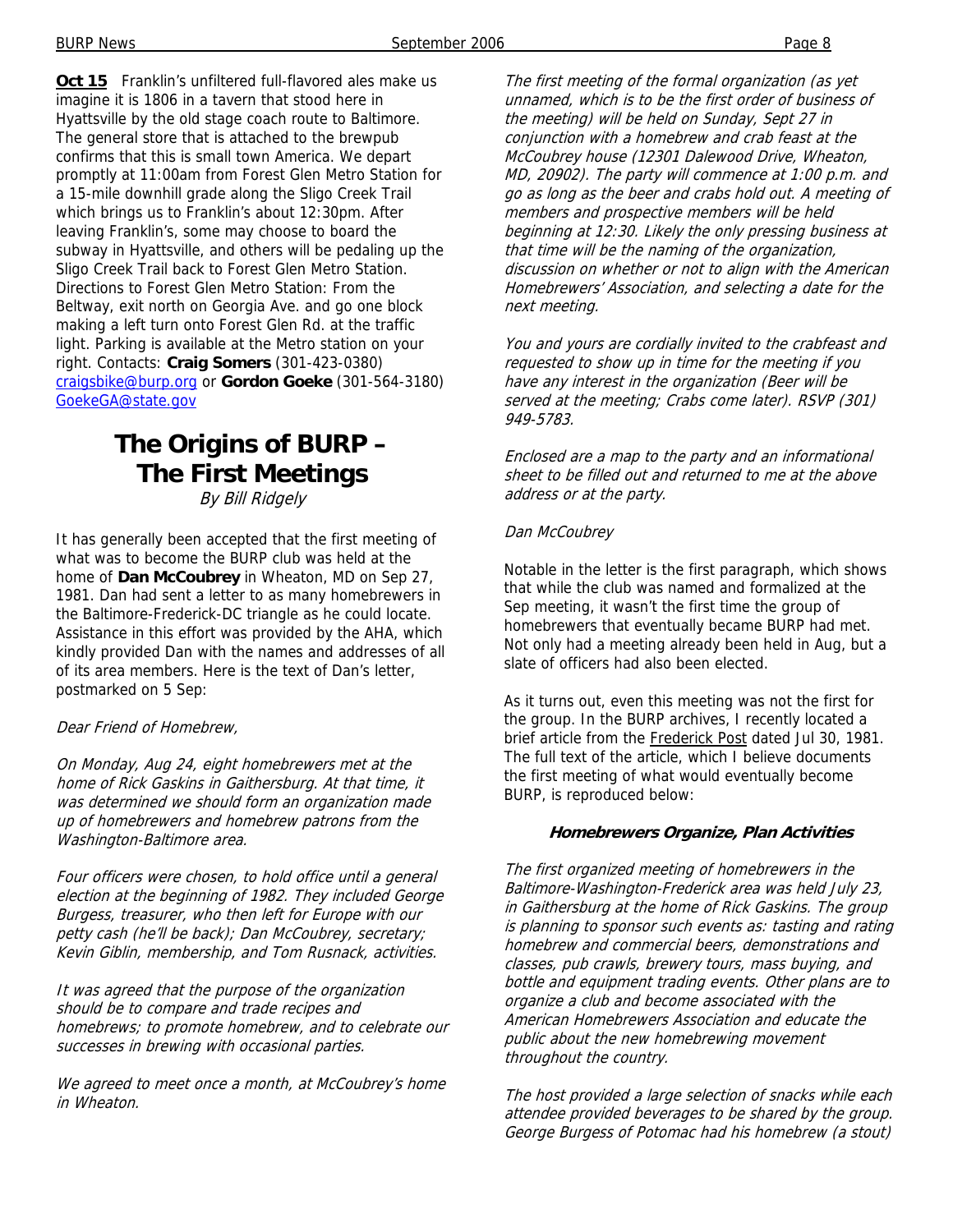voted the finest of the evening and shared his recipe with everyone.

The next meeting will be held in Gaithersburg on Aug 24. Anyone interested in more details may contact Rick Gaskins, P.O. Box 2008, Gaithersburg, 20760; Bob Frank, 8119 Glendale Drive, Frederick, 21701; or stop at the Flying Barrel Brewing Supplies at Steve's Flea Market, 530 E. South St., Frederick.

So, while BURP as a club may have come into formal existence in Sep 1981, the first organized meetings of area homebrewers were actually held over the course of that summer in Gaithersburg, MD. Those who attended those early meetings continued to participate in club activities, and **Rick Gaskins**, who served as first host, was elected as BURP's first President in Jan 1982.



# **Trivial Beer-Suits – Beer and Religion in Ancient and Medieval Times**

By Charlie Pavitt

(All from One Hundred Years of Brewing, so blame it or my reading of it for any errors)

Beer and religion have both been around since the beginning, and so it is no surprise to find ancient versions of our favorite beverage in early myth and ritual. According to the Indian epic the Mahabharata, a mixture of barley and soma (an alcoholic beverage particularly favored by the gods) was an important offering at an emperor's coronation. Zoroaster, a Persian responsible for one of the major early (i.e., about 1200 B.C.) religions, also used some form of alcoholic drink as an offering at religious rites. The Egyptian sun-god Ra used a mixture of beer, human blood, and fruit to intoxicate the fierce warrior-goddess Hathor in time to save early humanity from her sword. Some sort of alcoholic beverage made from cereal grains were also part of Greek and Roman ritual. Finally, the einheriar, spirits of warriors who inhabited the Germanic Valhalla, finished off a rough day of combat against one another

with a feast featuring a mead milked from a goat named Heiorun (wouldn't you like a pet with that talent).

The rise of early Christianity around Europe did not put an end to previous religious practice; in fact, in most cases, Christianity became a framework within which these practices have been maintained (apologies to anyone who believes otherwise, but it is no coincidence that Christmas is celebrated around the winter solstice and Easter around the spring equinox). Continuing with Germanic society, to quote the book (page 15), "church ceremonials were still attended by the old pagan drinking bouts." Weddings and "death-meals," the latter on the seventh and thirtieth days after a relative's death, combined drinking with "mass-saying." Germanic law obligated church members to supply the clergy with fifteen "measures" of beer. As time went on, however, the ancient practices faded away. By the late Middle Ages in England, drinking to the gods was superseded by toasts to Jesus, Mary, and the saints.

Well over a thousand years ago, monasteries were brewing, and bishops were constantly faced with the challenge of keeping the monks sober. "The Church Councils of Worms (868) and Treves (895) devoted part of their deliberations to a spiced beer, which church penitents were only allowed to drink on Sundays, while, on ordinary days they must content themselves with common beer" (page 16). Nonetheless, "the numerous church festivals ordinarily lasted as long as the beer lasted." Further, church elders were active traders ("the wholesale dealers of their time," page 17), not only in various alcoholic beverages but also in food and spices.

And then there is Gambrinus, the legendary king of Flanders and patron saint of brewing. There definitely was a Jan Primus (Jan the first), a popular prince and honorary member of the Brussels Brewing Guild back a good 700 or so years ago. But we're interested in legend here: he appears as a giant in carnival processions in France, as a ghost at a May-Day banquet in Bavaria, and still appears each August 18 at a sacred spot in Ireland.

Although it is quite off-topic, I will leave you with the following Scottish verse from around those times, entitled "The Ale-Wife and Her Barrel"

My mind is vex'd and sair perplex'd I'll tell you a' that grieves me A drunken wife I hae at home Her noisome din aye deaves me

The ale-wife, the drunken wife The ale-wife, she grieves me My wifie and her barrelie They'll ruin me and deave me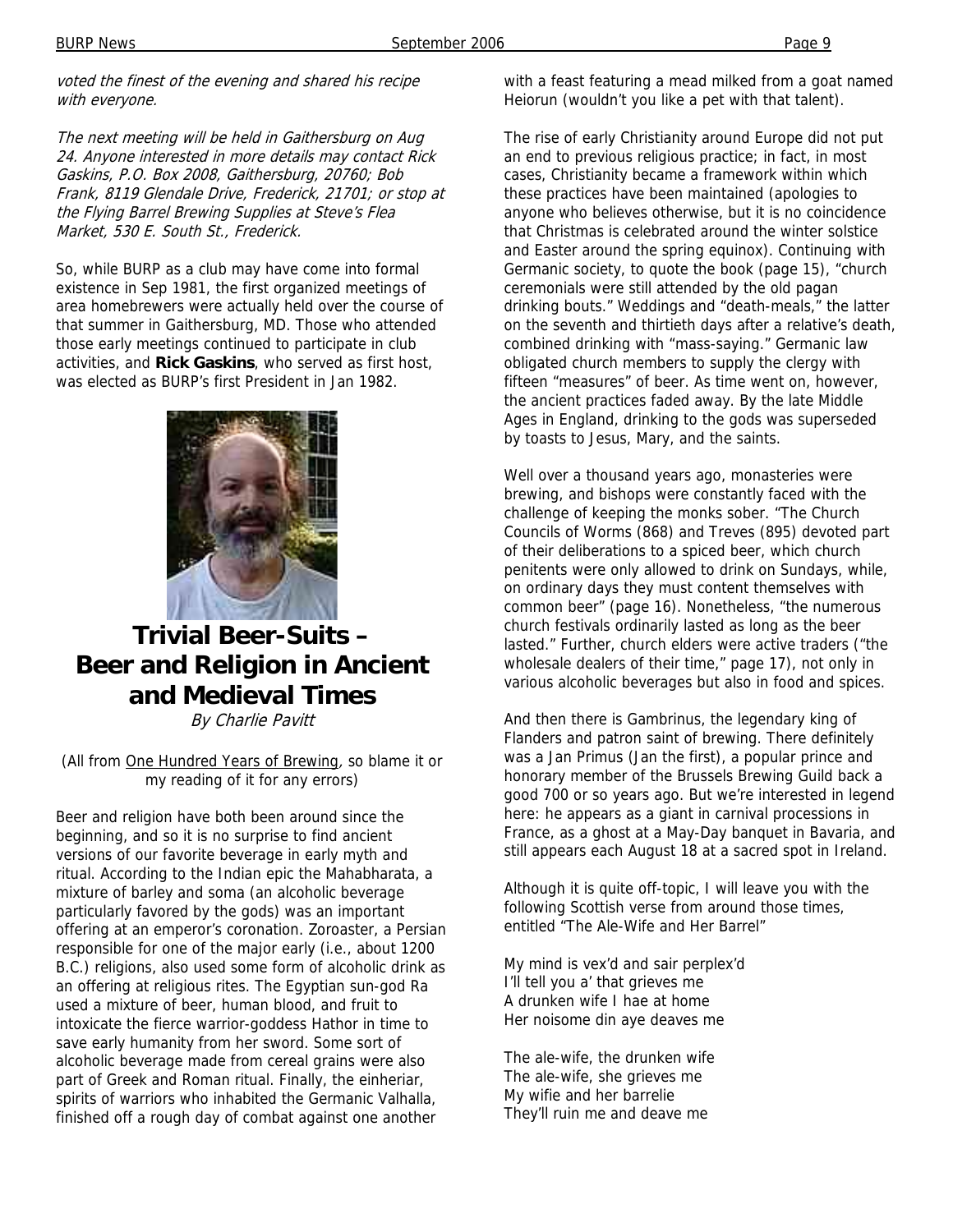BURP News **September 2006** Page 10

She takes her barrel on her back Her pint-stoup in her hand And she is to the market gane For to set up a stand

### ? ? ? ? ? ? ? ?

### **Answer to Sep RYDler**

A. Fingahackln is a Bavarian sport where two men hook their middle fingers and try to pull the opponent over the table - a popular activity at Oktoberfest.

### ? ? ? ? ? ? ? ?

### **BURP 10 and 20 Years Ago**

Compiled By Bill Ridgely

#### **20 Years Ago, Sep 1986**

September 1986 marked the first "Dan McCoubrey Memorial Crab Feast", the first such event to be held since the untimely passing of Dan in Dec 1985. The venue was the home of **Chuck & Helen Popenoe** in Bethesda. As was always the case with BURP, those attending brought a preponderance of great food as well as homebrew, some of it in kegs (which were just coming into regular use at that time). President **Dan McCabe** also purchased a nice selection of German Oktoberfest beers on behalf of the club. Chuck and several musician friends provided entertainment.

The Sep issue of **BURP News** devoted a large amount of space to the subject of soda kegs and how to use & store them. Thanks largely to the editorship of club secretary **Joel Spencer**, the newsletter was becoming much more than just a review of the last meeting and preview of the next. A lot of interesting and worthwhile information was now being added to the mix, including homebrew recipes, techniques, and equipment descriptions.

#### **10 Years Ago, Sep 1996**

Two BURP events highlighted the month of Sep 1996. The annual crab feast was held at the home of **Rod Rydlun** on Sep 8. A major difference between this feast and past events was that the crabs were purchased live and steamed onsite. This resulted in a small monetary savings to the club, but it turned into a major pain (literally) for crab coordinator **Alison Skeel**, who ended up chasing crabs all over Rod's lawn in an effort to get them into the steaming kettles (She was assisted in this effort by newsletter editor **Bruce Feist**). However, after all was said and done, the crabs turned out great, and a fine time was had by all until a sudden (but thankfully brief) thunderstorm sent everyone scurrying for cover. As always, BURPers brought a large quantity of food and homebrew to go with the crabs. In addition to the feast, a Maerzen/Oktoberfest homebrew competition was scheduled for the meeting. However, a lack of entries forced the competition to be postponed to the October meeting.

The other Sep BURP event was the 2<sup>nd</sup> Tour de BURP bicycle tour, held over the weekend of Sep 20-22 in West Chester County, PA. BURPers set up camp at the Philadelphia/West Chester KOA in Unionville on Friday and then headed to Adamstown for the annual Great Eastern Microbrewery Festival at Stout's Brewery. On Saturday, under beautiful sunny skies, the cyclists headed first to the Victory Brewing Co in Downingtown for lunch and a tour conducted by BURPer (and Victory board member) **Jim Busch**. From here, there were many options for rides to Longwood Gardens, the Brandywine River Museum, the Brandywine Battlefield, and other sites. Saturday night, an excellent time and a fine feast was enjoyed around the campfire. Unfortunately, things went downhill from here. A huge storm rolled in during the night, and the riverside campsite was flooded by early the next morning. Everyone managed to pack up their soggy belongings and make an escape except for **Jim Busch & Liz Pitts**, who woke up later in the morning (having fortunately camped on higher ground) and found everyone else had departed.

The contents of the combined Aug-Sep issue of the **BURP News was covered in last month's history column.** 

### **BURP Prosperity Report**

By Larry Koch, Minister of Prosperity

### Previous Balance –  $\frac{19 \text{ July } 2006}{19 \text{ July } 2006}$  \$19,529  $Income + $1,109$  $Express$   $- $695$ Current Balance –  $\frac{1}{10}$  Sept 2006  $\frac{1}{10}$  \$19,943

#### **Current Financial Position**

BURP members are reminded that all expense submissions must include details. Required details are date, exact amount, detailed description of the item, any special circumstances, and name of person to be